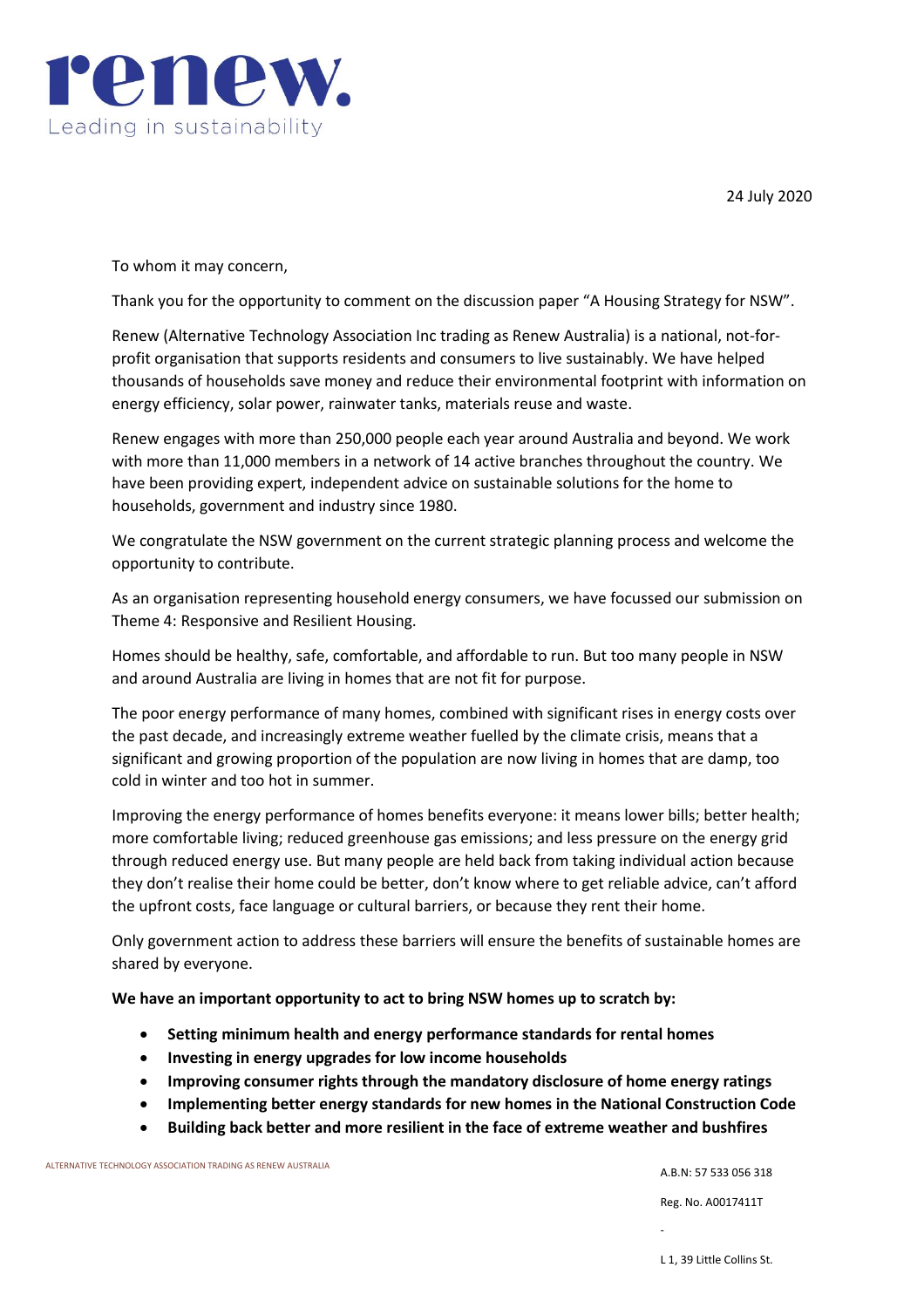

### **1. Minimum rental standards**

In the 2016 Census, 31.8% of dwellings in NSW were rented. The proportion of rented dwellings was 27.5% in the 2001 Census and has consistently risen over the past two decades.

Rental homes are on average less energy efficient than owner-occupied homes, and are less likely to include energy saving elements such as insulation. A key reason for this is the split incentive for energy efficiency improvements: while the benefits of energy upgrades are enjoyed by renters through reduced bills and improved comfort, it is generally landlords (who do not receive an immediate benefit) who would be expected to pay for upgrades. This is of particular concern for renters who are vulnerable to the health impacts of poor energy performance and extreme weather events.

The barriers to renters upgrading energy performance to their homes – including upfront costs, insecure leases, and split incentives – mean that clear regulated minimum standards are a key measure required to improve the energy performance of rental homes.

The benefits of bringing rental homes up to scratch will far exceed the cost. Standards would result in improvements to public health, reductions to household energy costs, mitigation of climate pollution, and the creation of local jobs. Rental standards will be particularly beneficial for lowincome renters, people with disabilities, and older Australian renters.

The NSW Government has already recognised that the minimum standards that protect homes from heat and cold are both vital and affordable. The Government's 2016 Draft Plan to Save NSW Energy and Money proposed introducing minimum energy efficiency standards for all rental homes, requiring property owners to bring properties up to standard. The Draft Plan also proposed a ratings system for the energy efficiency of rental properties. This plan was projected to save \$987 million dollars of renters' electricity bills over 30 years, easily paying for itself in economic benefits as well as contributing to reduced emissions.

Recommendation 1: Implement minimum health and energy standards for rental properties including ceiling insulation, energy efficient heating and cooling, draught sealing, and energy efficient hot water.

## **2. Home energy upgrade plans for low-income households**

People on low-incomes are particularly burdened with the cost of poor energy performance. Low income households pay disproportionately more of their income on energy (on average, 6.4%) compared to households on the highest income quintile (who pay an average of 1.5% of income).<sup>1</sup>

Long-term strategic planning is required for energy upgrade programs that focus on low income households, including social housing, rental homes, and low-income homeowners.

<sup>1</sup> [https://www.acoss.org.au/wp-content/uploads/2018/10/ACOSS\\_Poverty-in-Australia-Report\\_Web-](https://www.acoss.org.au/wp-content/uploads/2018/10/ACOSS_Poverty-in-Australia-Report_Web-Final.pdf)[Final.pdf](https://www.acoss.org.au/wp-content/uploads/2018/10/ACOSS_Poverty-in-Australia-Report_Web-Final.pdf)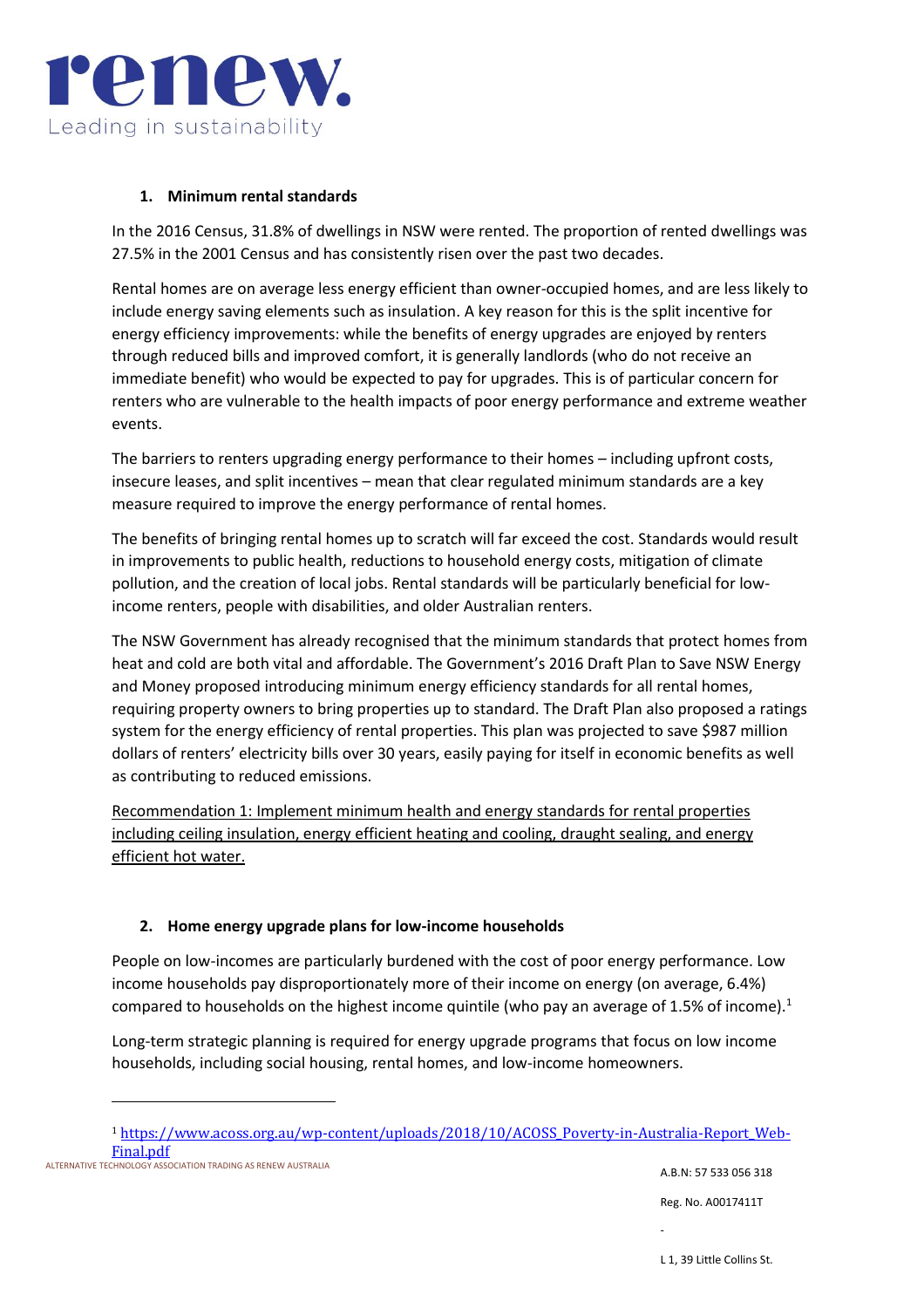

The current circumstances of high unemployment due to the COVID-19 pandemic mean that significant opportunities exist for investment that will create jobs and leave long-term benefits for the state's most vulnerable residents.

Alongside our community coalition partners, Renew has proposed the *[National Low Income Energy](https://renew.org.au/advocacy/nlepp/)  [Productivity Program.](https://renew.org.au/advocacy/nlepp/) <sup>2</sup>* The plan incorporates investment from state and Federal governments to upgrade up to 1.7 million homes nationally.

The proposal has four components:

- Social housing Federal and state/territory governments provide matching funds to invest in energy efficiency upgrades and solar PV installations for social housing dwellings.
- Low-income home owners The Federal Government partner with state/territory, local councils and community organisations to provide energy efficiency audits, upgrades and solar PV installations for low-income owner occupiers.
- Inefficient rental properties Over the next two to three years, COAG Energy Council is working on a proposal to implement mandatory energy efficiency standards for rental properties. In the meantime, the Federal Government could provide grants to landlords to support the upgrade of poor performing rental properties.
- Low-income appliance replacement offer Governments provide subsidies for low-income households to replace inefficient appliances, or purchase more energy efficient appliances.

Recommendation 2: invest in energy upgrade programs for low-income households, including social housing, rental homes, and low-income homeowners

#### **3. Increase energy performance standards of new homes**

The National Construction Code (NCC) sets minimum requirements for the design, construction, and performance of buildings. It is determined through COAG agreement and administered by the NSW government. The NCC currently sets a minimum energy efficiency rating of 6 stars (NatHERS).

There is an important role for the NSW government in planning and implementing continual improvements in energy performance standards for new homes.

Setting minimum energy standards for new buildings works. Whereas new buildings have a minimum standard of 6 stars currently, homes built before minimum standards came into effect in 2005 have an average rating nationally of 1.5-2 stars.<sup>3</sup>

Increases to the stringency and design of minimum standards can drive improvements in housing quality, as well as build industry knowledge and capacity for continual improvements.

Nonetheless, it has now been 10 years since the introduction of the 6 star standard. This standard has not kept pace with other major economies and will influence liveability for the lifetime of newly

ALTERNATIVE TECHNOLOGY ASSOCIATION TRADING AS RENEW AUSTRALIA [residential-buildings-report-2013.pdf](https://www.energy.gov.au/sites/default/files/evaluation-5-star-energy-efficiency-standard-residential-buildings-report-2013.pdf)

<sup>2</sup> <https://renew.org.au/advocacy/nlepp/>

<sup>3</sup> [https://www.energy.gov.au/sites/default/files/evaluation-5-star-energy-efficiency-standard-](https://www.energy.gov.au/sites/default/files/evaluation-5-star-energy-efficiency-standard-residential-buildings-report-2013.pdf)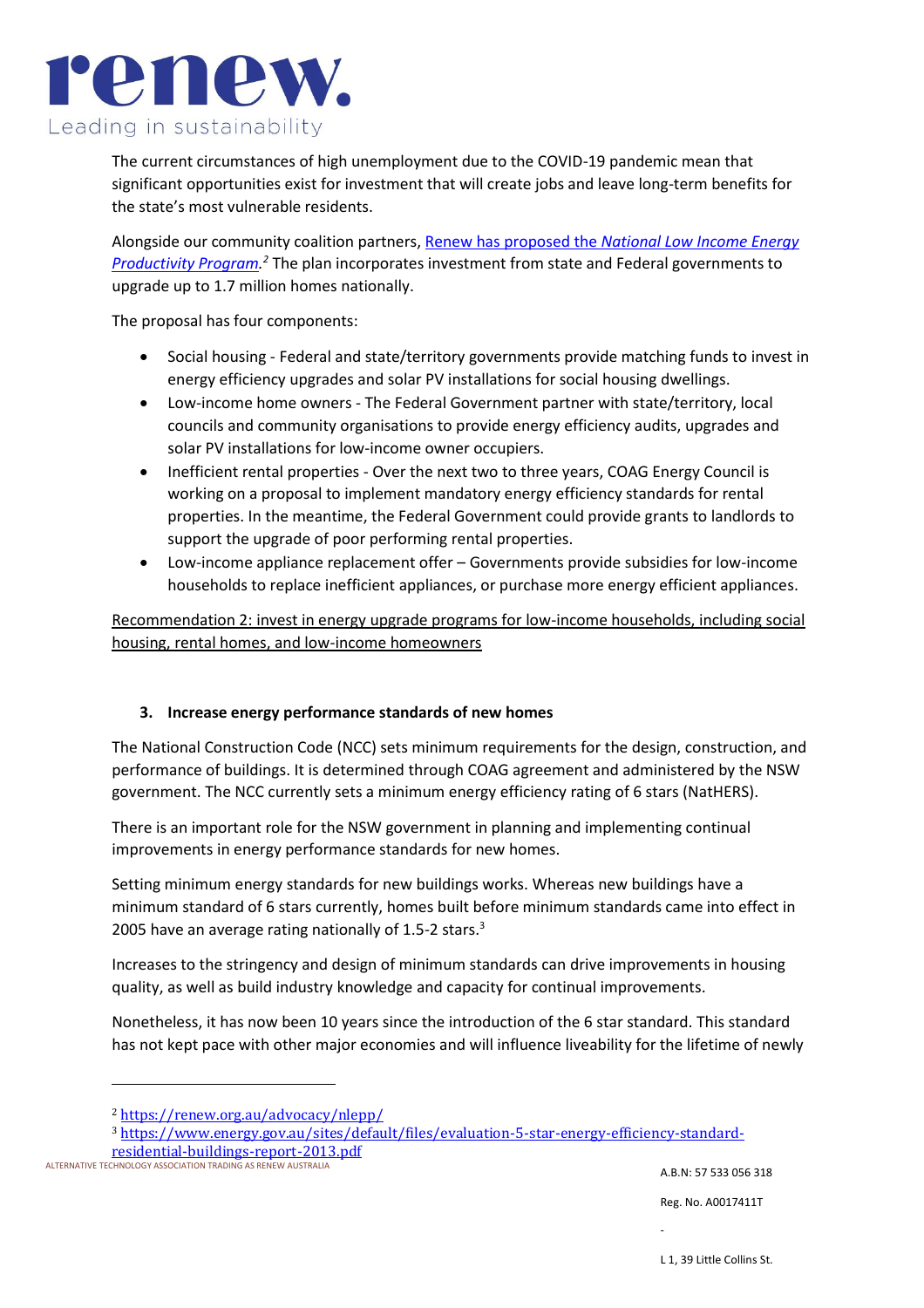

built homes. The failure to increase the minimum standard to 7 stars in the 2019 NCC update has already locked in nationally an estimated \$2.6 billion in wasted energy bills and \$930 million of additional electricity network investments by 2030.<sup>4</sup>

The NSW government should support and contribute to the Federal process of increasing minimum energy performance standards for new homes.

Furthermore, we encourage the government to plan for further increases and the role of NSW as the administering jurisdiction. State jurisdictions have an important role in implementing new home standards by ensuring compliance, supporting consumer rights through clear guidance and ratings, and furthering construction industry capacity for energy efficient building practices through education, skills development, and supply chain issues.

Recommendation 3: Support and implement increases to energy efficiency standards in the National Construction Code.

### **4. Ratings and disclosure of energy performance**

NSW should aim to collaborate with other jurisdictions to enact a clear and comprehensive home energy rating system and mandatory energy rating disclosure scheme.

There is significant community and consumer confusion about home energy ratings. A number of different ratings tools exist nationally (often not aligned with the BASIX system). A very low proportion of home buyers or renters seek or access meaningful rating information about the energy performance of their home.

We support the principle of ensuring clear and trusted information about home energy ratings is made available as a consumer right. The clear way to achieve this is by implementing a clear and consistent rating system, and by requiring the disclosure of ratings at the point of sale or lease.

As per the national Trajectory for Low Energy Existing Homes process, there are clear benefits to aligning rating systems to ensure a nationally consistent tool that is applicable to all existing homes. A nationally consistent scheme would make setting and measuring trajectories for improvements against the goal of achieving zero energy (and carbon ready) existing homes. It would provide equity between housing tenure types and jurisdictions. A rating system should be performance based; require an independent home assessment; be low cost and accessible; and provide clear advice on how to improve the rating and performance.

For ratings disclosure to be effective, purchasers must be able to compare 'apples with apples' meaning disclosure must be mandatory, applying to all homes. This is supported by ample evidence that voluntary schemes have not been effective in driving largescale change, with some voluntary rating tools achieving penetration rates of less than 0.5% across the Australian building industry. In contrast, the mandatory national Commercial Building Disclosure program has significantly increased

ALTERNATIVE TECHNOLOGY ASSOCIATION TRADING AS RENEW AUSTRALIA <sup>4</sup> <https://renew.org.au/submission/community-response-to-ncc-scoping-study/>

A.B.N: 57 533 056 318

Reg. No. A0017411T

-

L 1, 39 Little Collins St.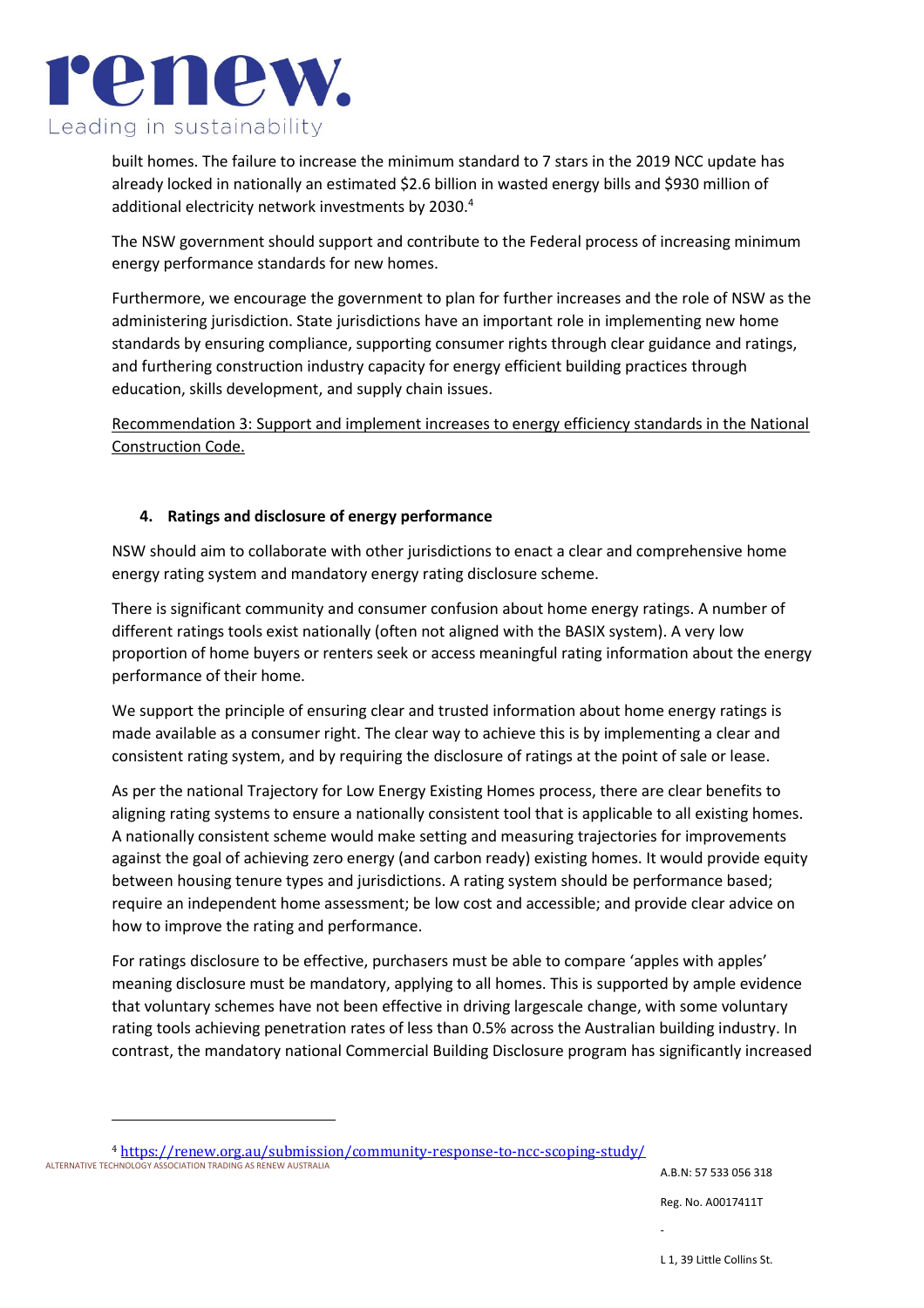

the energy efficiency of Australia's offices, delivering well over \$72 million in savings and over \$168 million in improved occupant productivity.<sup>5</sup>

Disclosure does have the potential to be effective in driving improvement in particular where decision-makers have meaningful discretion in the choices they make on the basis of the information. This is likely to be particularly the case in the private sale market, where prospective home purchasers have more discretion and could utilise efficiency information to make informed judgements about the relative affordability (upfront and ongoing) of different homes. Mandatory disclosure of ratings may improve outcomes in competitive rental market situations however should be implemented as a complementary measure to minimum standards.

Recommendation 4: develop clear and consistent energy ratings tools and require the mandatory disclosure of home energy ratings at the point of sale or lease.

### **5. Resilience to bushfires and extreme weather events**

Climate change is driving more extreme weather, including heatwaves and bushfire conditions.

The NSW government should plan strategically both to mitigate the risk of extreme weather events driven by climate change through a climate mitigation strategy; and to adapt to the danger of these events by making homes and communities more resilient.

Following the 2009 Victorian Black Saturday bushfires, in partnership with Green Cross, Renew developed resources to support affected communities build back better, greener and more resilient to bushfire danger.<sup>6</sup>

These resources need updating to ensure their relevance to opportunities, standards and technologies that are most appropriate in 2020 and for the next three to five years. This includes physical housing standards such as layout, materials, ventilation, community planning, and shelter.

Aside online resources, on the ground support (through community education, Renew's Speed Date A Sustainability Expert events<sup>7</sup> and one on one Energy and Building Consults) are needed to further support people and communities to make the best decisions possible when building back.

# **Renew would greatly appreciate the opportunity to engage with the NSW Government to discuss further opportunities in this space**.

Heatwaves represent a significant risk for NSW residents. Heatwaves have been described as "silent and invisible killers of silenced and invisible people" because of the danger posed to vulnerable or older community members or people with existing health conditions. These risks are greatly increased by homes that are not able to be actively or passively cooled to a safe level.

ALTERNATIVE TECHNOLOGY ASSOCIATION TRADING AS RENEW AUSTRALIA <sup>7</sup> <http://sdse.ata.org.au/>

<sup>5</sup> <https://renew.org.au/submission/renew-submission-to-trajectory-for-low-energy-existing-buildings/>

<sup>6</sup> <http://builditbackgreen.org/>